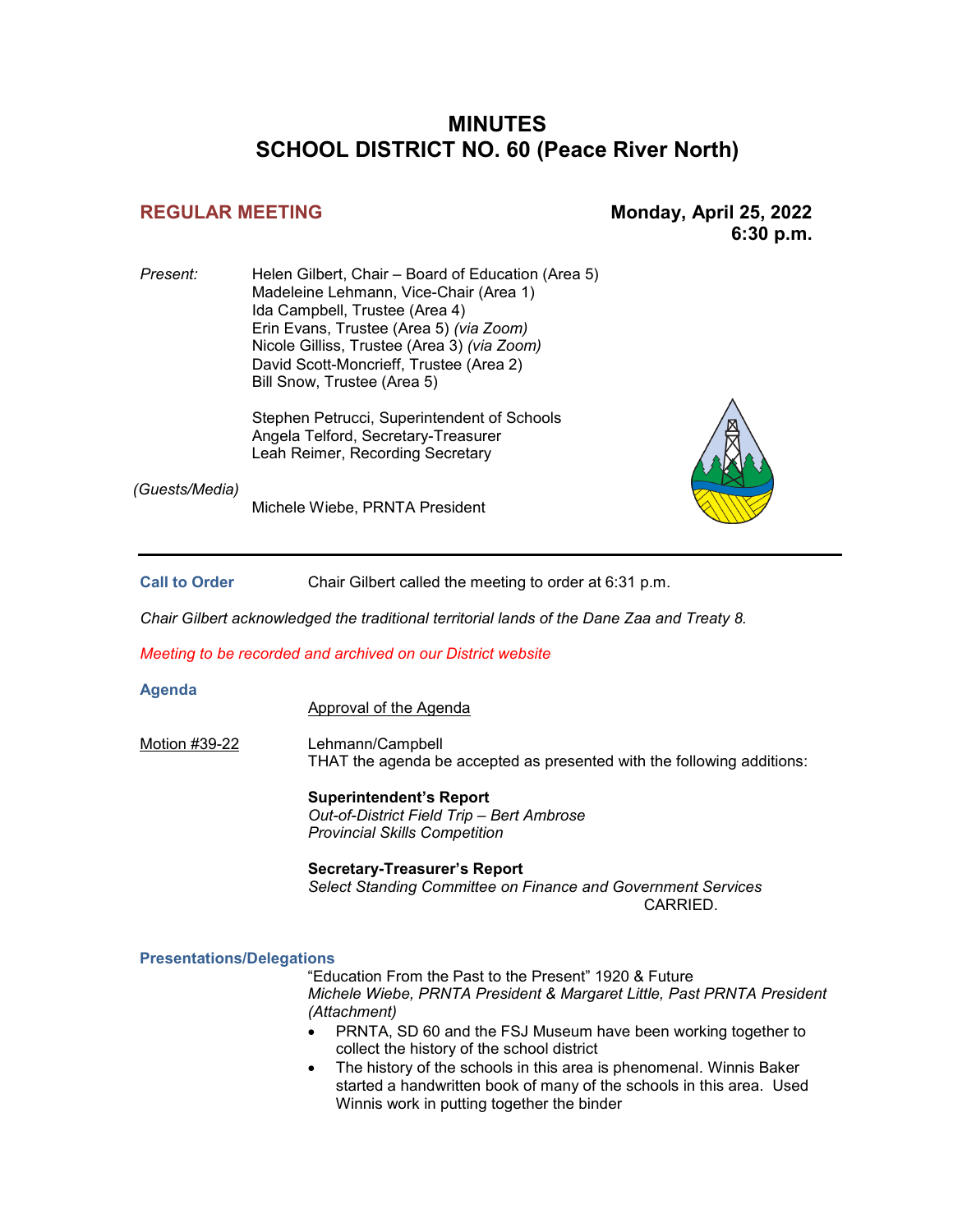- When going through the information, found some interesting facts:
	- $\circ$  In 1924 1925, there were 548 students in North and South Peace combined.
	- o In 1929 grades were extended to include Grade 12
	- o In 1936, SD 59 included SD60. SD 60 was established in 1946 and included South Taylor
	- o In 1994, there were 17 elementary schools. Amalgamation of rural schools started
	- In the handout on page 4, it talks about connections and where we found the information. Follows Winnis' agenda. There are bits and pieces missing and hoping someday others will contribute
- Margaret has started another book and had conversations and gathering information with people across the province. She shared some stories
- Thank you to Michele Wiebe for helping me get started, to my husband Jim and SD 60 with the questions I've had
- The FSJ Museum has a lot of history and a building containing boards from the first school in FSJ
- Margaret Little presented the Board of Trustees with a binder as well as an electronic version

# **Trustee Input** At this time, opportunity was given for Trustees to report on activities undertaken and/or information of interest:

• Chair Gilbert presented Leah Reimer, Executive Assistant with her 10 year pin for years of service

# Trustee Campbell

Attended a couple of PAC meetings

# **Trustee Evans**

• Nothing to share

# Trustee Gilliss

- Attended the BCSTA AGM
- Attended the BCPSEA AGM virtually

# Vice-Chair Lehmann

- Attended Labour Management Meeting
- Attended the BCSTA AGM

# Trustee Scott-Moncrieff

- Attended the BCSTA AGM
- Attended the Science Fair
- Attended the food contest at Upper Pine
- Been in touch with administrators at liaison schools

# Trustee Snow

- Attended BCSTA AGM
- Visited liaison schools
- Attended presentation at Bert Ambrose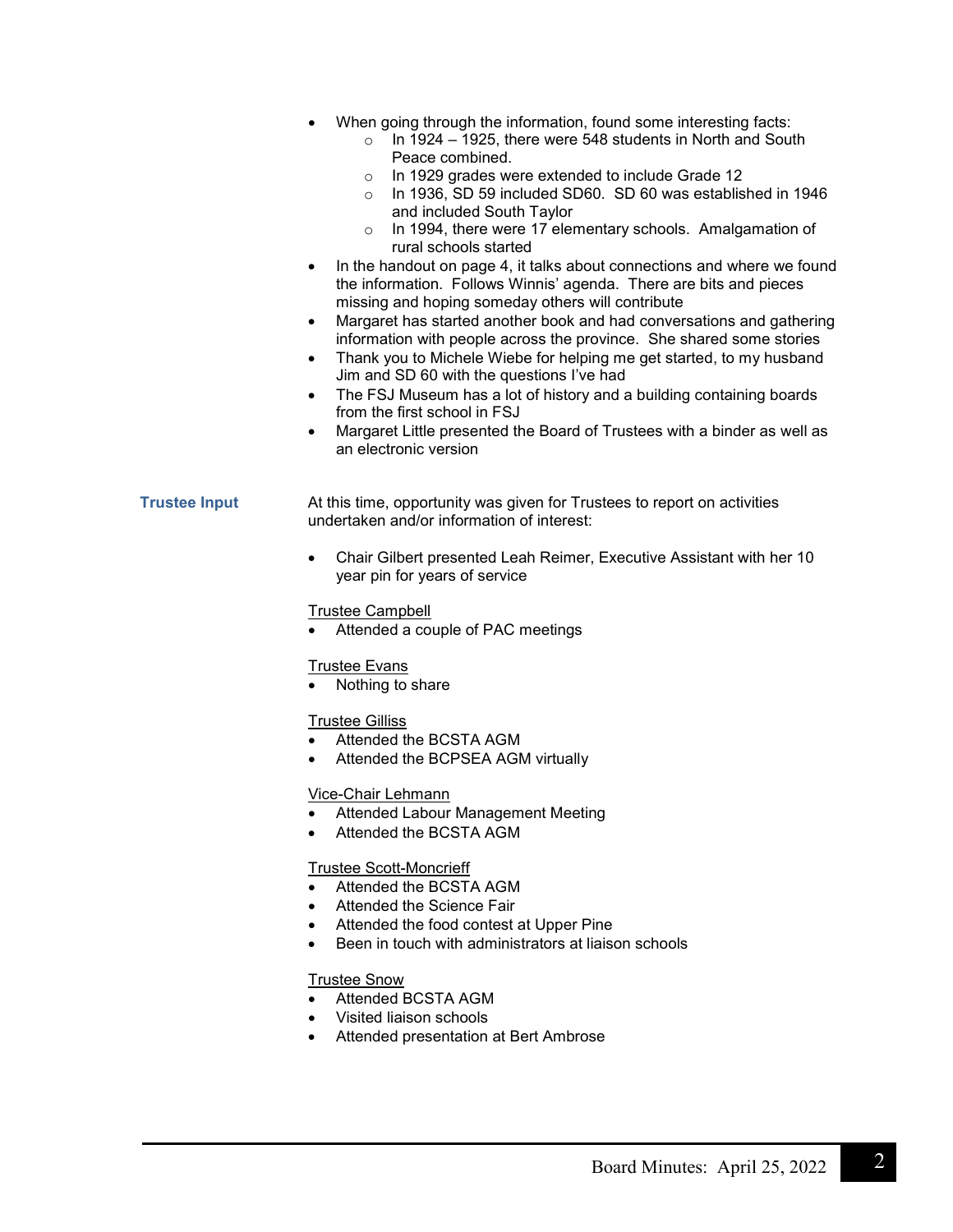Chair Gilbert

- Attended Baldonnel and MMMCS PAC meetings
- Attended BCSTA AGM
- Work with Northern Interior Branch

Trustee Campbell – Trustee elections are coming up this October. If anyone wants any information, they can contact any trustee

#### **Minutes of the Regular Board Meeting**

#### Approval of the Minutes

Motion #40-22 Snow/Evans THAT the Regular Meeting Minutes of March 7, 2022 be adopted.

CARRIED.

Business Arising from the Minutes

The following business arose from the above noted Minutes:

#### *Staffing Update*

• In the process of doing post and fill. Positions are getting filled but hard to know where we're landing at this point

#### **Approval of Excerpts**

#### Motion #41-22 Snow/Gilliss THAT the excerpts from the February 22, 2022 In Camera Meeting Minutes be approved and appended to these Regular Meeting Minutes. CARRIED.

#### **Announcements & Reminders**

| April 26           | SUP-PAC Meetings (Snow/Gilbert)               | 12:00 p.m.   | Board Room          |
|--------------------|-----------------------------------------------|--------------|---------------------|
| <b>April 28/29</b> | <b>Elementary Badminton Tournament</b>        |              |                     |
| May 2              | NPAA Meeting                                  |              |                     |
| May 6              | NID (Indigenous Learning)                     |              |                     |
| May 9              | <b>COTW Meetings</b>                          | 12:30 p.m.   | Board Room          |
| May 9              | <b>Preliminary Budget Consultation</b>        | 2:45 p.m.    | Board Room          |
| May 10             | <b>Public Preliminary Budget Consultation</b> | 7:00 p.m.    | Board Room          |
| May 23             | Victoria Day                                  |              |                     |
| May 24 $(Tues)$    | <b>Board Meetings</b>                         | 5:00 p.m.    | Board Room          |
| May 24             | SUP-PAC Meetings (Gilbert/Snow)               | 12:00 p.m.   | Board Room          |
|                    |                                               |              |                     |
| <b>May 25</b>      | <b>Elementary District Public Speaking</b>    |              | <b>ARYES School</b> |
| <b>May 26</b>      | Doig Days (Grade 4 only)                      |              |                     |
| June 3             | Elementary Track & Field                      |              | <b>Bert Bowes</b>   |
| June 6             | <b>Policy Committee Meeting</b>               | $11:00$ a.m. | Board Room          |
| June 6             | <b>COTW Meetings</b>                          | 12:30 p.m.   | Board Room          |
| June 6             | NPAA Year End                                 |              |                     |
| June 8             | Retirement & Long Service Awards              | 5:30 p.m.    | Northern Grand      |
| June 20            | <b>Board Meetings</b>                         | 5:00 p.m.    | Board Room          |
| June 23            | Last Day for Students                         |              |                     |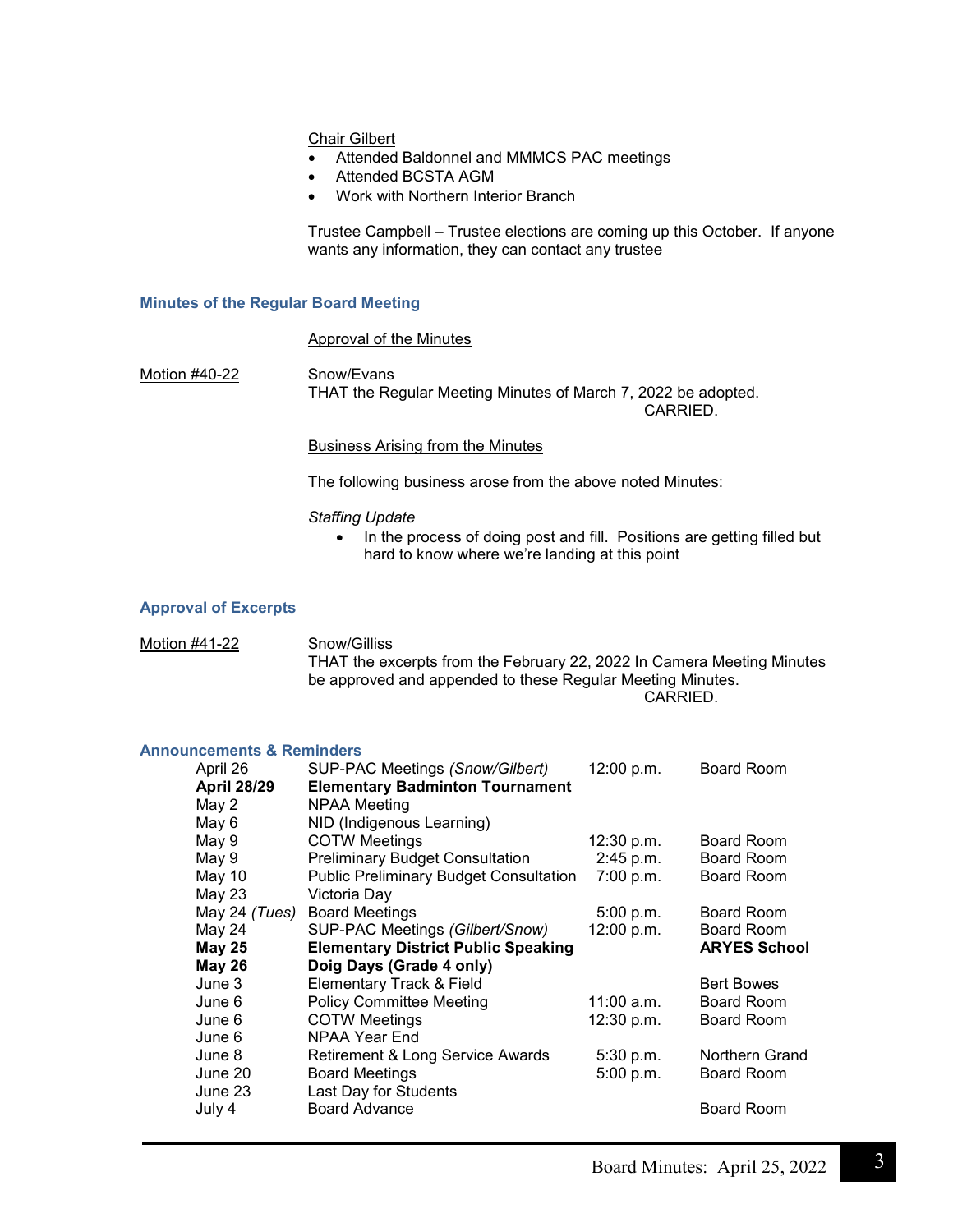#### **Senior Staff Reports**

#### Superintendent's Report

A written and electronic report was presented. Topics discussed and reported included:

### **Human Resources Summary for Teachers & AO's**

• For information purposes

#### **Superintendent's Report**

• For information purposes

#### **Out of District Sports/Field Trips**

- New Addition Bert Ambrose
- See motion below

Motion #42-22 Scott-Moncrieff/Evans THAT the Board accept the Superintendent's Report except the Out of District Sports/Field Trips item

CARRIED.

#### Motion #43-22 Evans/Snow THAT the Board of Education approve the attached Out of District Sports/Field Trips for North Peace Secondary School and Bert Ambrose. CARRIED.

Secretary-Treasurer's Report A written report was presented. Topics discussed and reported included:

#### **Finance Update to March 31, 2022**

• For information purposes…we are on track

# **Board Office Summer Shutdown & Hours**

• For information purposes

#### **Before & After School Care Update**

- Have four locations running that started last spring
- Started mid-year when parents had already established childcare. Also, we couldn't offer care on school closure days or summer. As a result, there was a loss of \$30,000
- Due to policy changes by Ministry, we can now offer students care for school closure coverage (ie. Christmas, spring and summer breaks)
- Current year, we estimate a surplus of \$3,800 at the end of the year
- Will be a couple years to cover the opening year deficit
- We have until June 30, 2022 to finish the sites. The only item left at all sites is outdoor classrooms and they have been ordered. Forecasting end of May for installation
- We are not undercutting other programs, we are competitive. In the summer there is a need as other camps fill up quickly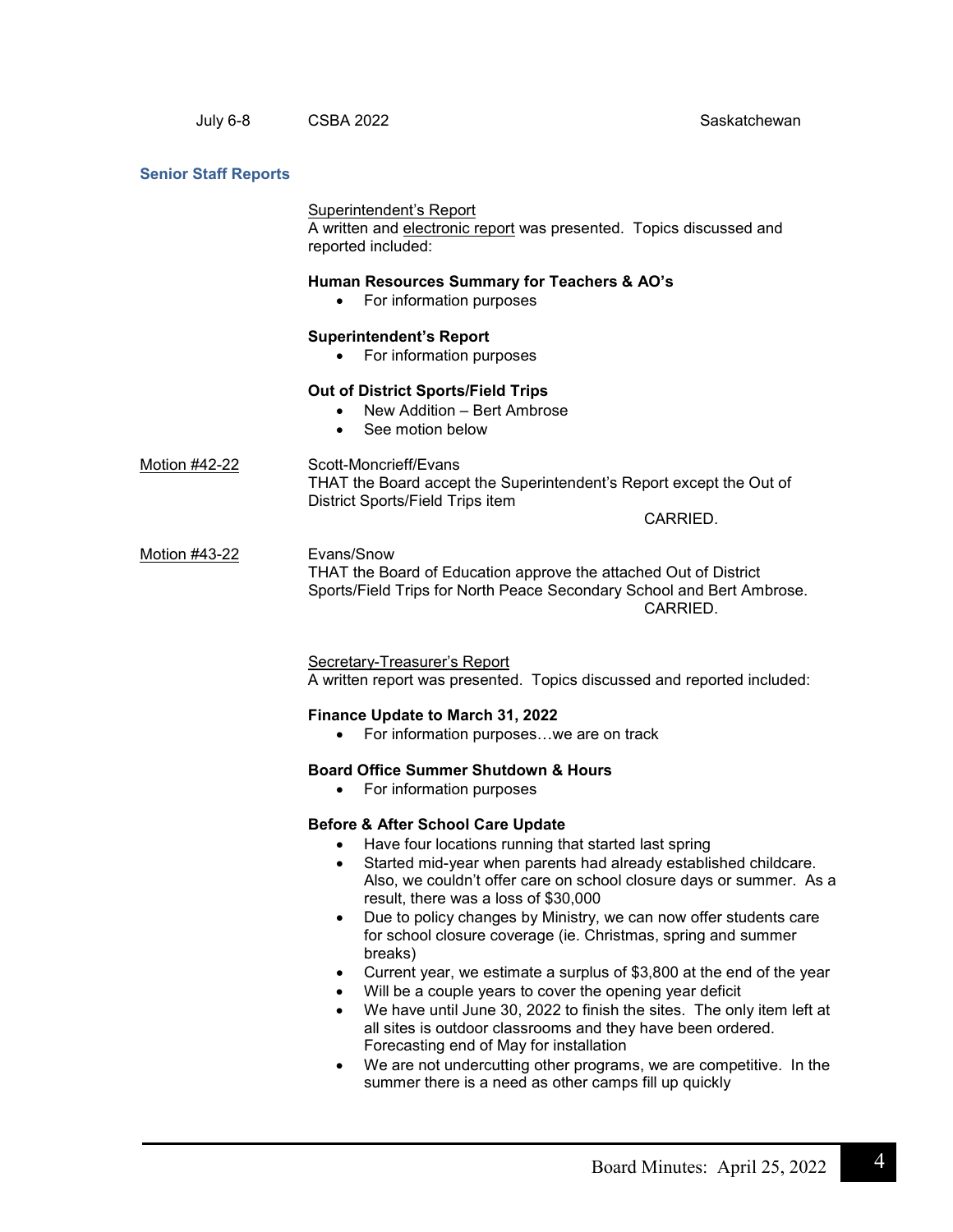# **Human Resources Summary Report**

• For information purposes

# **Chief Elections Officer & Deputy Chief Election Office Appointment**

• See the motion below

*Trustee Gilliss left the meeting at 7:09 p.m.*

# **NEW – Select Standing Committee on Finance and Government Services**

- Would like input from the Board on what information to include in the presentation to the finance committee
- Presentations will be taking place in June this year
- Discussion regarding covering potential upcoming wage increases
- Secretary-Treasurer and Board Chair will work together to come up with items to include in the presentation
- Presentation submission form deadline is between Monday, May 30 and Friday, June 24
- Discussion about the value of presenting "in-person" as they take notes and ask questions

**ACTION:** Secretary-Treasurer and Board Chair to meet and work on presentation

Motion #44-22 Snow/Scott-Moncrieff THAT the Board accept the Secretary-Treasurer's Report with the exception of the Chief Elections Officer & Deputy Chief Election Officer Appointment item

CARRIED.

Motion #45-22 Campbell/Lehmann THAT the Board approve Angela Telford as Chief Elections Officer and Brandy Longley as Deputy Chief Election Officer for the 2022 Board Trustee **Elections** 

CARRIED.

#### **Reports of Regular Committee of the Whole Meeting**

Approval of the Minutes – April 11, 2022

Motion #46-22 Scott-Moncrieff/Snow THAT the Board accept the Regular Committee of the Whole minutes of April 11, 2022 and its recommendations

CARRIED.

Business Arising from the Minutes The following business arose from the above noted Minutes:

*Chamber of Commerce* - The Secretary-Treasurer and Vice-Chair Lehmann attended the AGM Luncheon. In the past the Secretary-Treasurer was a member and attended meetings. If a Trustee wanted to attend, they were also welcome to.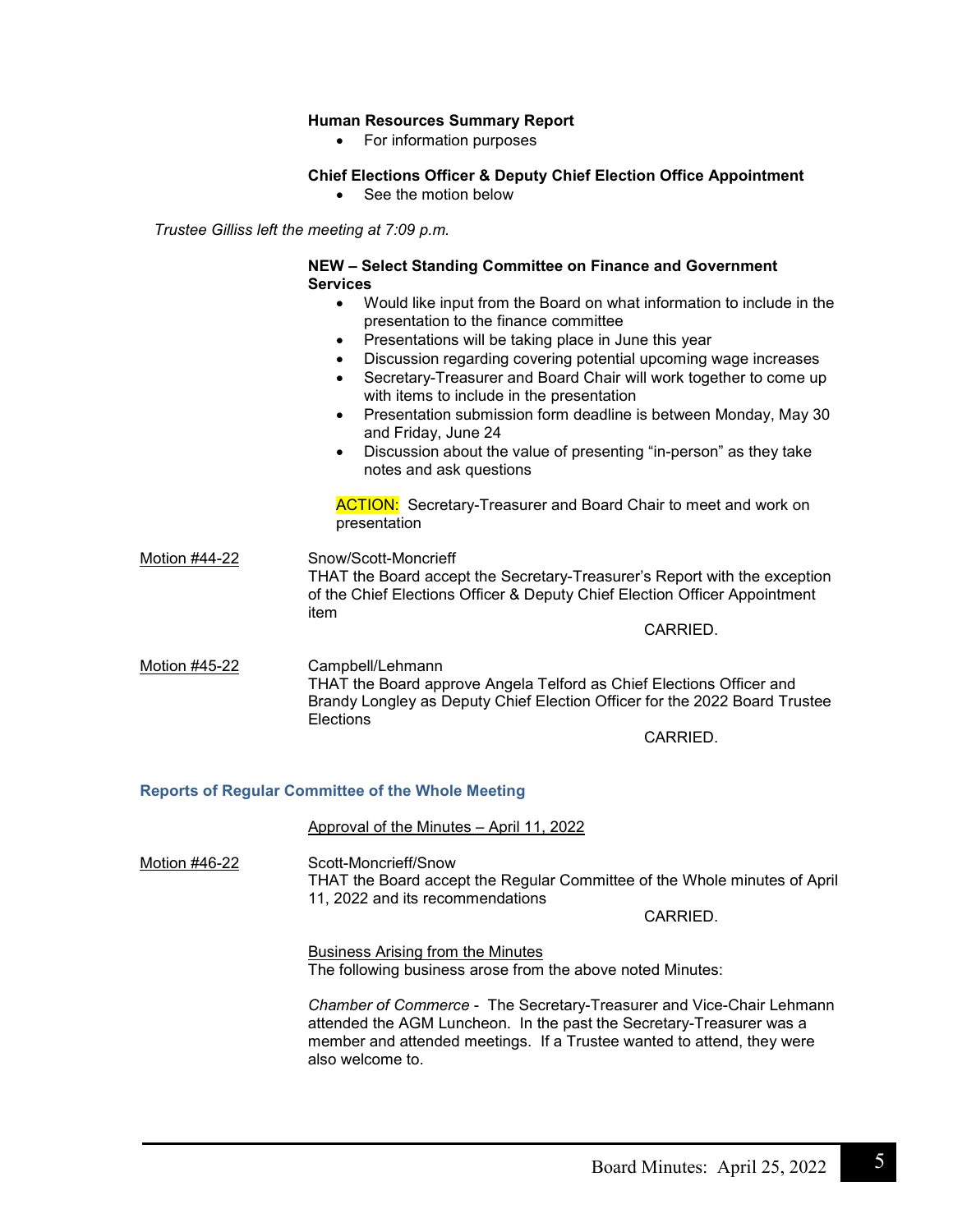**Policy Committee** 

| Motion #47-22        | 8001.2 Accumulated Operating Surplus<br>Lehmann/Snow<br>That the Board of Education adopt Policy 8001.2 Accumulated Operating<br>Surplus                                                                |          |
|----------------------|---------------------------------------------------------------------------------------------------------------------------------------------------------------------------------------------------------|----------|
|                      |                                                                                                                                                                                                         | CARRIED. |
| Motion #48-22        | 8001.3 Financial Planning & Reporting<br>Scott-Moncrieff/Snow<br>That the Board of Education adopt Policy 8001.3 Financial Planning &                                                                   |          |
|                      | Reporting.                                                                                                                                                                                              |          |
|                      |                                                                                                                                                                                                         | CARRIED. |
| Motion #49-22        | Bylaw 1/90 Organization of the Board<br>Evans/Lehmann                                                                                                                                                   |          |
|                      | That the Board of Education adopt the First Reading of Trustee Bylaw 1/90                                                                                                                               | CARRIED. |
| Motion #50-22        | Campbell/Snow<br>That the Second and Third Readings be read in short form                                                                                                                               | CARRIED. |
| Motion #51-22        | Snow/Scott-Moncrieff<br>That the Board of Education adopt the Second Reading of Trustee Bylaw<br>1/90                                                                                                   |          |
|                      |                                                                                                                                                                                                         | CARRIED. |
| Motion #52-22        | Campbell/Snow<br>That the Board of Education adopt the Third Reading of Trustee Bylaw<br>1/90                                                                                                           |          |
|                      |                                                                                                                                                                                                         | CARRIED. |
|                      | Policy Committee Meeting Notes - April 11, 2022<br>For information purposes<br>Trustee Snow will be chairing future policy meetings as Trustee Evans is<br>$\bullet$<br>unavailable during the day time |          |
|                      | 4022 Employment Related Accommodation                                                                                                                                                                   |          |
| Motion #53-22        | Scott-Moncrieff/<br>That the Board of Education put forward Policy 4022 Employment Related<br>Accommodation for Notice of Motion.                                                                       |          |
|                      |                                                                                                                                                                                                         | CARRIED. |
| Motion #54-22        | 5003 Physical Examination - Bus Drivers<br>Lehmann/                                                                                                                                                     |          |
|                      | That the Board of Education put forward Policy 5003 Physical Examination<br>- Bus Drivers for Notice of Motion                                                                                          |          |
|                      |                                                                                                                                                                                                         | CARRIED. |
|                      | <b>Bylaw 4/22 Trustee Election</b>                                                                                                                                                                      |          |
| <u>Motion #55-22</u> | Lehmann/Campbell<br>That the Board of Education adopt the First Reading of Trustee Bylaw 4/22                                                                                                           | CARRIED. |
|                      | <b>ACTION:</b> The Secretary-Treasurer will forward Bylaw 4/22 Trustee Election<br>to BCSTA for review                                                                                                  |          |
|                      | <b>ACTION:</b> Place on the May 24, 2022 for Second, Third Readings adoption                                                                                                                            |          |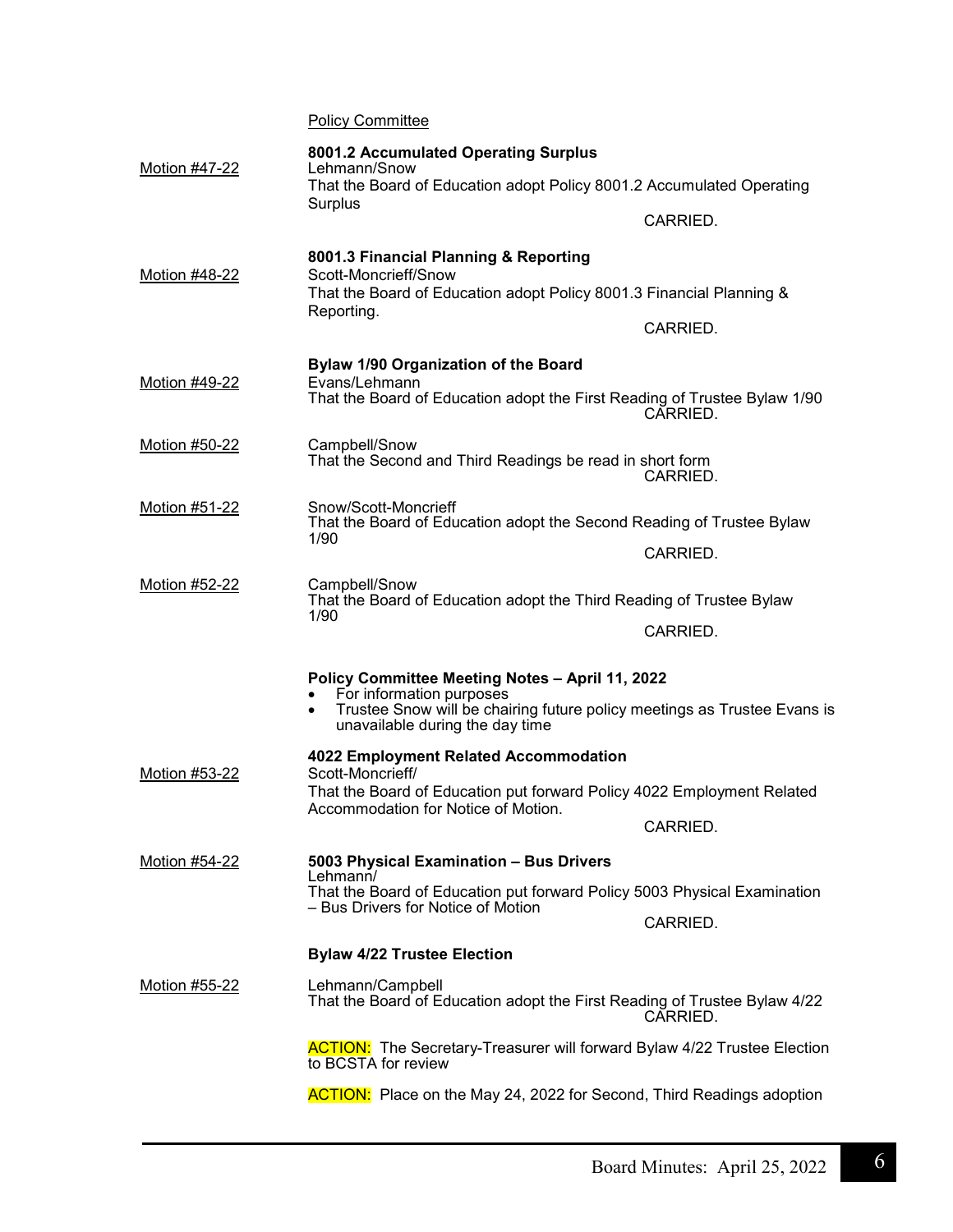#### **Code of Conduct Discussion**

- BCSTA is urging boards to have code of conduct policies in place in light of current events and the increase in "single agenda item" candidates potentially running in the next election
- Discussion around leaving ours the way it is (pieces of it in different places and some things not included) or to adopt what the BCSTA is recommending
- Having process set up ahead of time protects you if/when any issues arise down the road
- Having something in policy gives future board members something to follow
- Superintendent suggestion to build on what we have. The sanctions/consequences piece is missing. It's a governance policy for governance. Not able to predict every scenario
- Ask staff to look at the BCSTA guidelines and look at what we have already and potentially add missing pieces. This protects staff as well as
- trustees<br>Can also use links to refer to other policies
- Suggestion to review WCB regulations in this area as well
- Consensus of the Board was to continue the work

**ACTION:** Staff to review the BCSTA guidelines and bring to the next Policy Committee on June 6, 2022.

#### **Other Reports**

#### **BCSTA**

• Majority of trustees attended the BCSTA AGM

#### BCSTA Indigenous-Focused Graduation Requirements

• Board and District Staff completed the survey

#### **BCPSEA**

• Nothing to report

#### **Board Pro-D Committee**

• Board Advance Planning to start

#### **Correspondence**

#### **Society for Humane Science Letter**

• For information purposes

#### **Unfinished Business**

The following unfinished business arose from the previous meeting minutes: *None*

**New Business** 

*None*

#### **PRNTA Update – Michele Wiebe, President**

- Board policy process for Policy 4022 being sent out for feedback? Yes. Brought up at next board meeting? Yes
- Have AGM in May…will be a hybrid model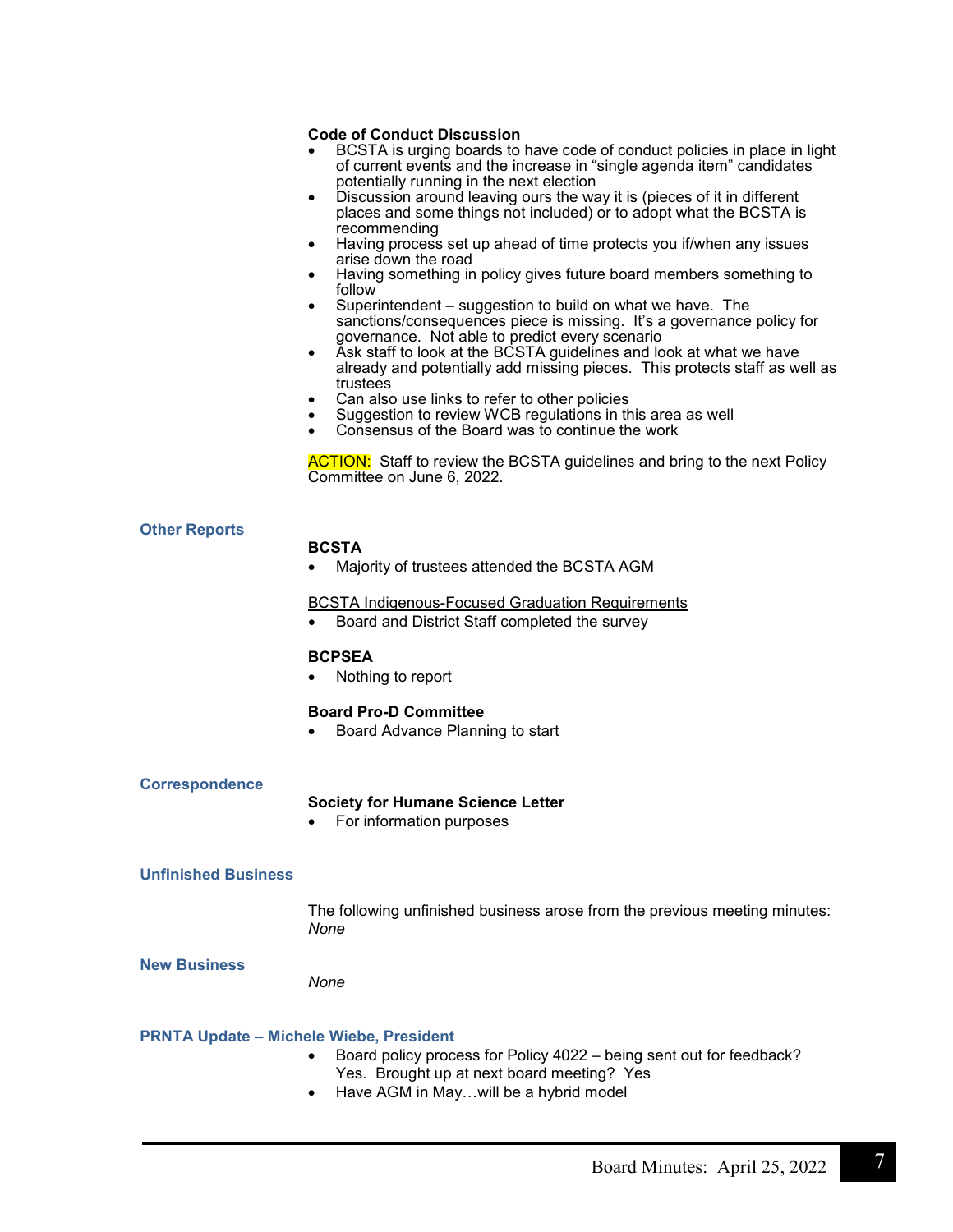|                                    | <b>CUPE Local #4653 Update - Jennie Copeland, President</b><br>Absent - no report                                                             |          |
|------------------------------------|-----------------------------------------------------------------------------------------------------------------------------------------------|----------|
|                                    | District Parent Advisory Council (DPAC) Report - President<br>Absent - no report                                                              |          |
| <b>Questions from Press/Public</b> | At this time, opportunity was given for questions from the press<br>None                                                                      |          |
| Motion #56-22                      | Evans/Scott-Moncrieff<br>THAT the Board resume the Regular Meeting and those Motions made In<br>Camera be brought forward for implementation. | CARRIED. |
| <b>Adjournment</b>                 |                                                                                                                                               |          |
| Motion #57-22                      | Lehmann/Campbell<br>THAT the meeting be adjourned. (8:40 p.m.)                                                                                | CARRIED. |
|                                    | ********************                                                                                                                          |          |

\_\_\_\_\_\_\_\_\_\_\_\_\_\_\_\_\_\_\_\_\_\_\_\_\_\_\_\_\_\_ \_\_\_\_\_\_\_\_\_\_\_\_\_\_\_\_\_\_\_\_\_\_\_\_\_\_ HELEN GILBERT, CHAIR, ANGELA TELFORD,

BOARD OF EDUCATION GEREEN SECRETARY-TREASURER